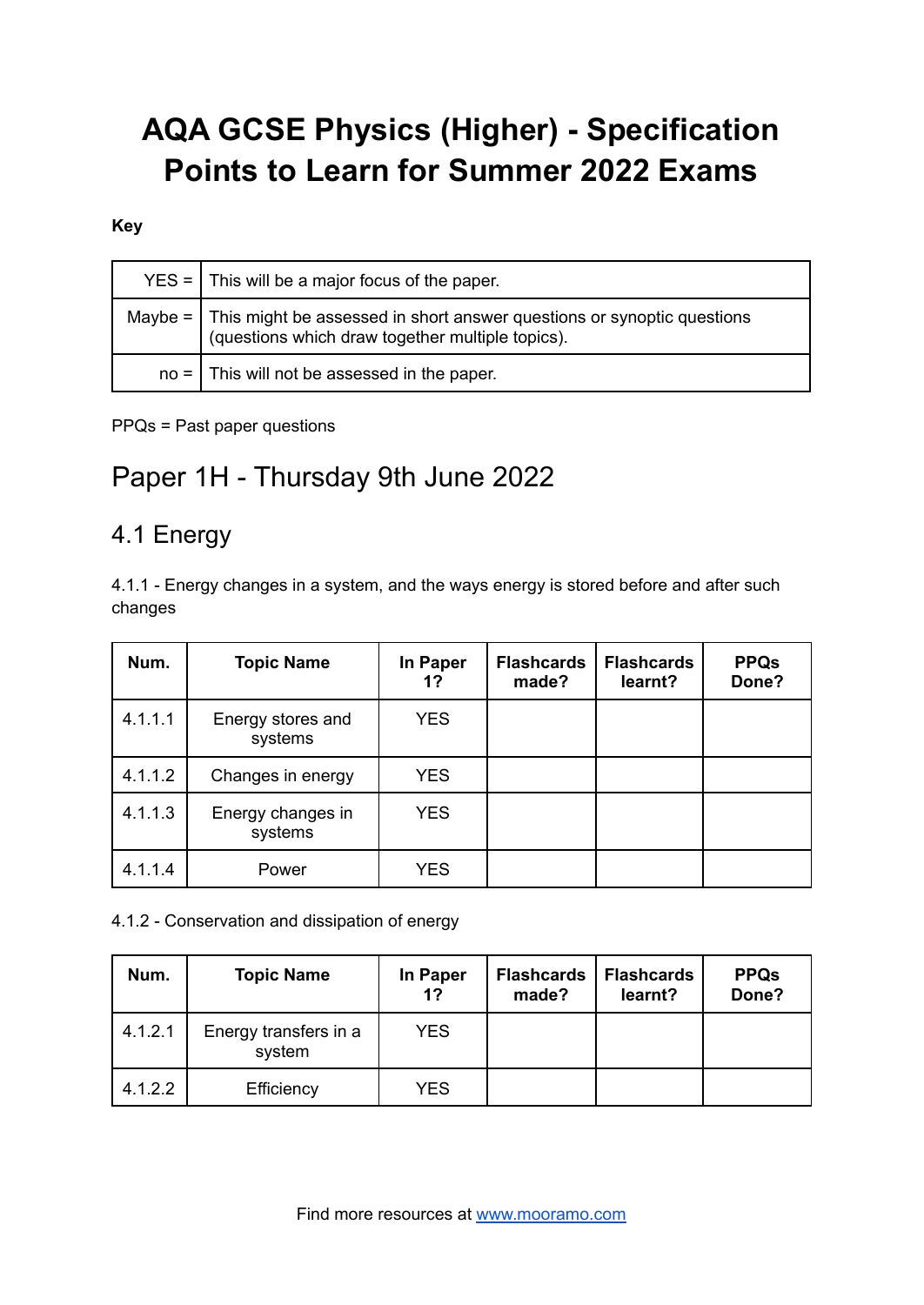#### 4.1.3 - National and global energy resources

| Num.  | <b>Topic Name</b>                       | In Paper<br>1? | <b>Flashcards</b><br>made? | <b>Flashcards</b><br>learnt? | <b>PPQs</b><br>Done? |
|-------|-----------------------------------------|----------------|----------------------------|------------------------------|----------------------|
| 4.1.3 | National and global<br>energy resources | Maybe          |                            |                              |                      |

## 4.2 Electricity

#### 4.2.1 - Current, potential difference and resistance

| Num.    | <b>Topic Name</b>                                  | In Paper<br>1? | <b>Flashcards</b><br>made? | <b>Flashcards</b><br>learnt? | <b>PPQs</b><br>Done? |
|---------|----------------------------------------------------|----------------|----------------------------|------------------------------|----------------------|
| 4.2.1.1 | Standard circuit<br>diagram symbols                | no             | $- N/A -$                  | $- N/A -$                    | $- N/A -$            |
| 4.2.1.2 | Electrical charge and<br>current                   | no             | - N/A -                    | $- N/A -$                    | $- N/A -$            |
| 4.2.1.3 | Current, resistance<br>and potential<br>difference | no             | $- N/A -$                  | $- N/A -$                    | $- N/A -$            |
| 4.2.1.4 | <b>Resistors</b>                                   | no             | $- N/A -$                  | $- N/A -$                    | $- N/A -$            |

#### 4.2.2 - Series and parallel circuits

| Num.  | <b>Topic Name</b>               | In Paper<br>1? | <b>Flashcards</b><br>made? | <b>Flashcards</b><br>learnt? | <b>PPQs</b><br>Done? |
|-------|---------------------------------|----------------|----------------------------|------------------------------|----------------------|
| 4.2.2 | Series and parallel<br>circuits | no             | - N/A -                    | - N/A -                      | - N/A -              |

#### 4.2.3 - Domestic uses and safety

| Num.    | <b>Topic Name</b>                              | In Paper<br>1? | <b>Flashcards</b><br>made? | <b>Flashcards</b><br>learnt? | <b>PPQs</b><br>Done? |
|---------|------------------------------------------------|----------------|----------------------------|------------------------------|----------------------|
| 4.2.3.1 | Direct and alternating<br>potential difference | no             | - N/A -                    | - N/A -                      | - N/A -              |
| 4.2.3.2 | Mains electricity                              | no             | $- N/A -$                  | - N/A -                      | - N/A -              |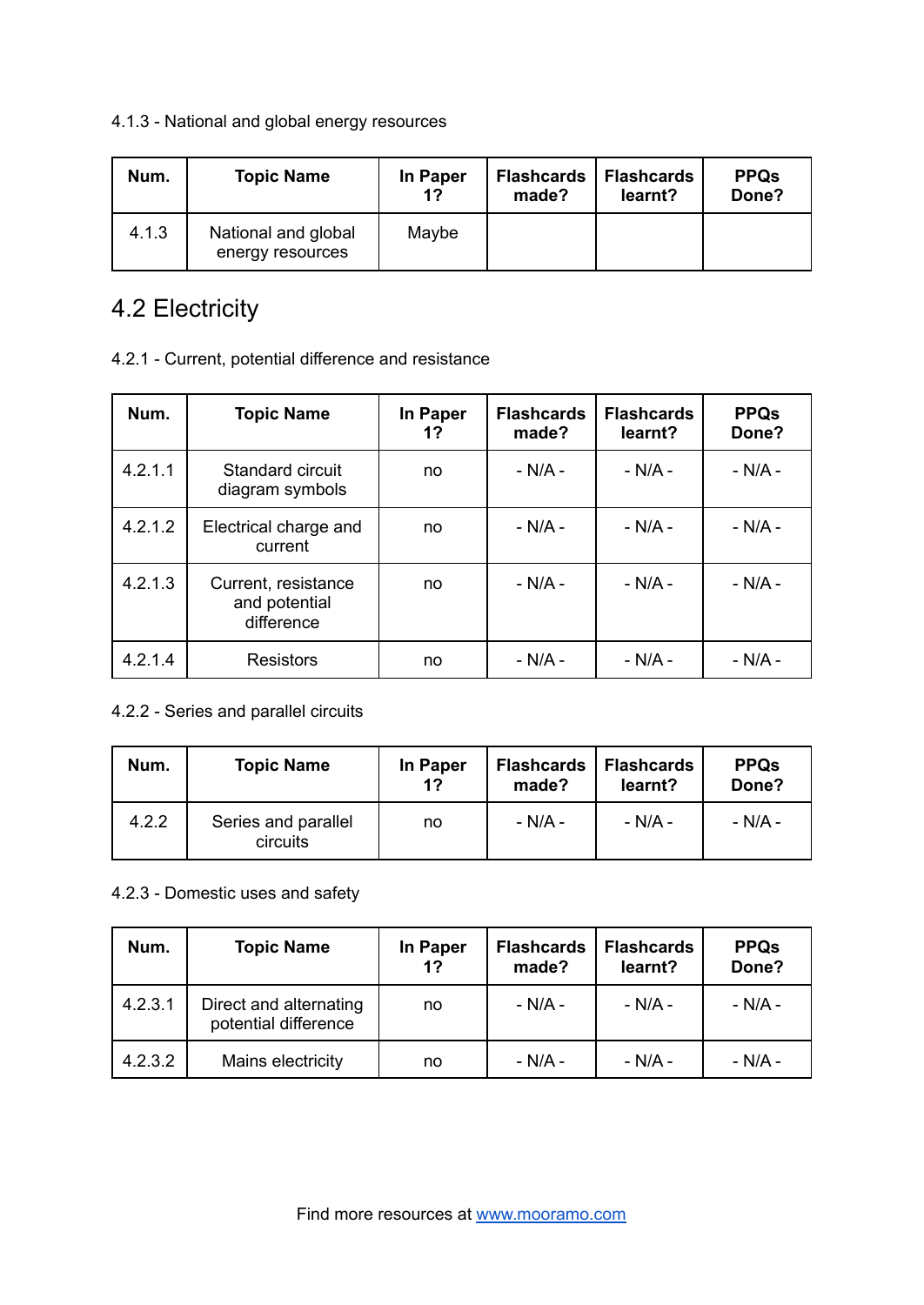#### 4.2.4 - Energy transfers

| Num.    | <b>Topic Name</b>                          | In Paper<br>1? | <b>Flashcards</b><br>made? | <b>Flashcards</b><br>learnt? | <b>PPQs</b><br>Done? |
|---------|--------------------------------------------|----------------|----------------------------|------------------------------|----------------------|
| 4.2.4.1 | Power                                      | <b>YES</b>     |                            |                              |                      |
| 4.2.4.2 | Energy transfers in<br>everyday appliances | <b>YES</b>     |                            |                              |                      |
| 4.2.4.3 | The National Grid                          | <b>YES</b>     |                            |                              |                      |

#### 4.2.5 - Static electricity

| Num.    | <b>Topic Name</b> | In Paper<br>1? | <b>Flashcards</b><br>made? | <b>Flashcards</b><br>learnt? | <b>PPQs</b><br>Done? |
|---------|-------------------|----------------|----------------------------|------------------------------|----------------------|
| 4.2.5.1 | Static charge     | Maybe          |                            |                              |                      |
| 4.2.5.2 | Electric fields   | Maybe          |                            |                              |                      |

## 4.3 Particle model of matter

4.3.1 - Changes of state and the particle model

| Num.    | <b>Topic Name</b>    | In Paper<br>1? | <b>Flashcards</b><br>made? | <b>Flashcards</b><br>learnt? | <b>PPQs</b><br>Done? |
|---------|----------------------|----------------|----------------------------|------------------------------|----------------------|
| 4.3.1.1 | Density of materials | <b>YES</b>     |                            |                              |                      |
| 4.3.1.2 | Changes of state     | YES            |                            |                              |                      |

#### 4.3.2 - Internal energy and energy transfers

| Num.    | <b>Topic Name</b>                                                | In Paper<br>1? | <b>Flashcards</b><br>made? | <b>Flashcards</b><br>learnt? | <b>PPQs</b><br>Done? |
|---------|------------------------------------------------------------------|----------------|----------------------------|------------------------------|----------------------|
| 4.3.2.1 | Internal energy                                                  | <b>YES</b>     |                            |                              |                      |
| 4.3.2.2 | Temperature changes<br>in a system and<br>specific heat capacity | <b>YES</b>     |                            |                              |                      |
| 4.3.2.3 | Changes of state and<br>specific latent heat                     | <b>YES</b>     |                            |                              |                      |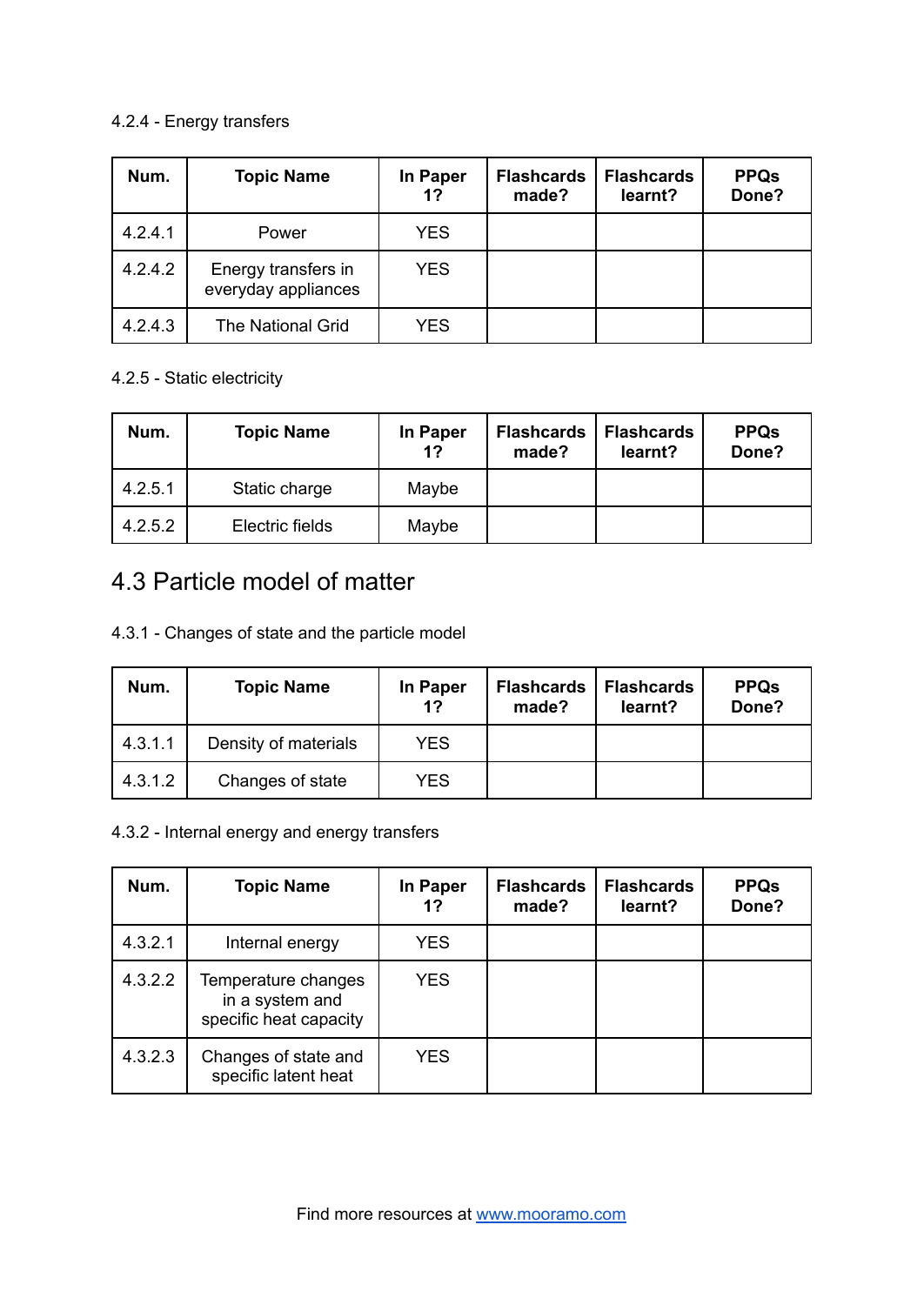#### 4.3.3 - Particle model and pressure

| Num.    | <b>Topic Name</b>                   | In Paper<br>1? | <b>Flashcards</b><br>made? | <b>Flashcards</b><br>learnt? | <b>PPQs</b><br>Done? |
|---------|-------------------------------------|----------------|----------------------------|------------------------------|----------------------|
| 4.3.3.1 | Particle motion in<br>gases         | no             | - N/A -                    | $- N/A -$                    | $- N/A -$            |
| 4.3.3.2 | Pressure in gases                   | no             | $- N/A -$                  | $- N/A -$                    | $- N/A -$            |
| 4.3.3.3 | Increasing the<br>pressure of a gas | no             | - N/A -                    | $- N/A -$                    | $- N/A -$            |

### 4.4 Atomic structure

#### 4.4.1 - Atoms and isotopes

| Num.    | <b>Topic Name</b>                                                                 | In Paper<br>1? | <b>Flashcards</b><br>made? | <b>Flashcards</b><br>learnt? | <b>PPQs</b><br>Done? |
|---------|-----------------------------------------------------------------------------------|----------------|----------------------------|------------------------------|----------------------|
| 4.4.1.1 | The structure of an<br>atom                                                       | no             | - N/A -                    | - N/A -                      | - N/A -              |
| 4.4.1.2 | Mass number, atomic<br>number and isotopes                                        | no             | - N/A -                    | $-N/A -$                     | - N/A -              |
| 4.4.1.3 | The development of<br>the model of the atom<br>(common content with<br>chemistry) | no             | $- N/A -$                  | $- N/A -$                    | $- N/A -$            |

#### 4.4.2 - Atoms and nuclear radiation

| Num.    | <b>Topic Name</b>                                           | In Paper<br>1? | <b>Flashcards</b><br>made? | <b>Flashcards</b><br>learnt? | <b>PPQs</b><br>Done? |
|---------|-------------------------------------------------------------|----------------|----------------------------|------------------------------|----------------------|
| 4.4.2.1 | Radioactive decay and<br>nuclear radiation                  | Maybe          |                            |                              |                      |
| 4.4.2.2 | Nuclear equations                                           | Maybe          |                            |                              |                      |
| 4.4.2.3 | Half-lives and the<br>random nature of<br>radioactive decay | Maybe          |                            |                              |                      |
| 4.4.2.4 | Radioactive<br>contamination                                | Maybe          |                            |                              |                      |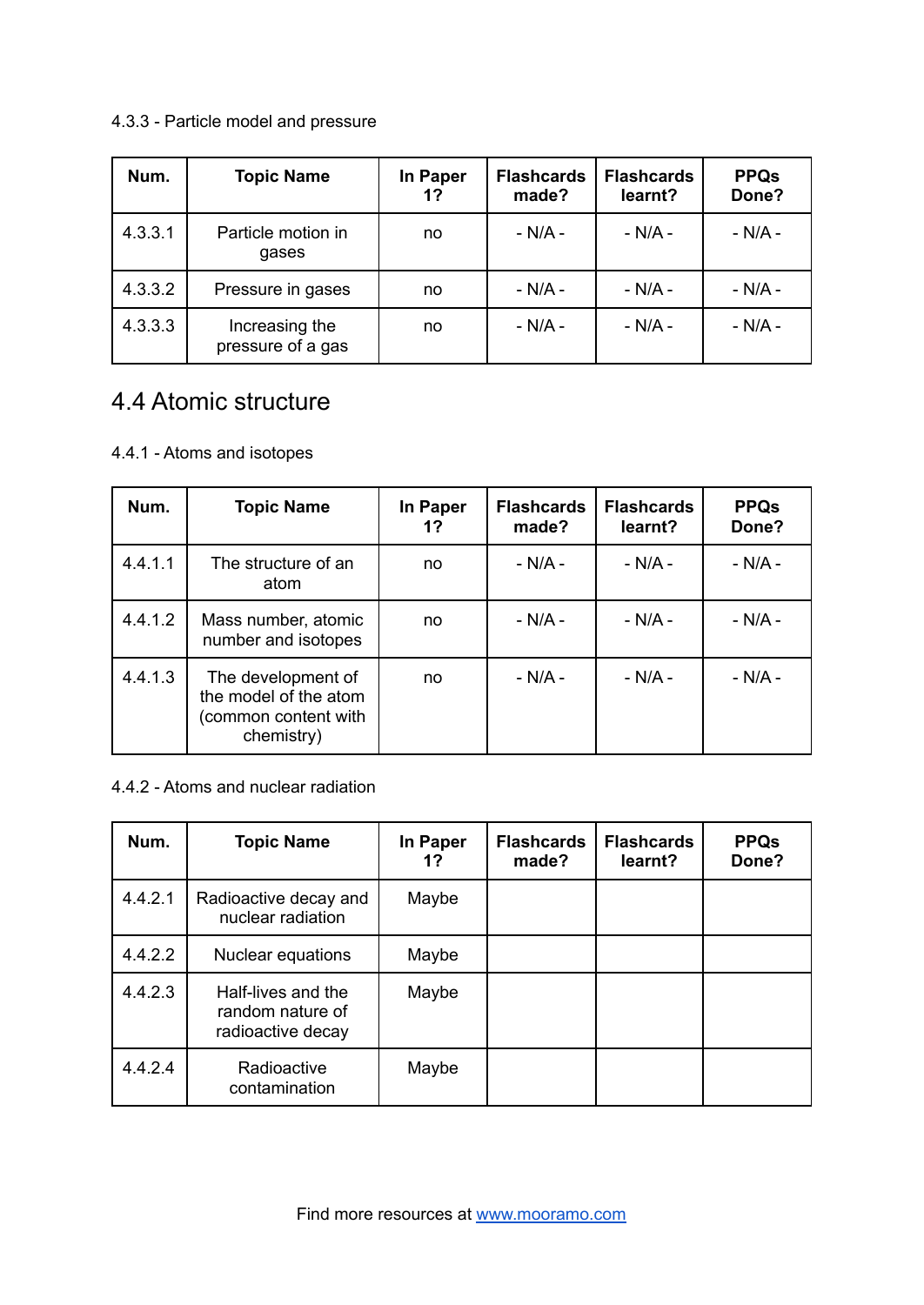| Num.    | <b>Topic Name</b>                               | In Paper<br>1? | <b>Flashcards</b><br>made? | <b>Flashcards</b><br>learnt? | <b>PPQs</b><br>Done? |
|---------|-------------------------------------------------|----------------|----------------------------|------------------------------|----------------------|
| 4.4.3.1 | Background radiation                            | no             | $- N/A -$                  | $- N/A -$                    | $- N/A -$            |
| 4.4.3.2 | Different half-lives of<br>radioactive isotopes | no             | - N/A -                    | $- N/A -$                    | $- N/A -$            |
| 4.4.3.3 | Uses of nuclear<br>radiation                    | no             | - N/A -                    | $- N/A -$                    | - N/A -              |

4.4.3 - Hazards and uses of radioactive emissions and of background radiation

4.4.4 - Nuclear fission and fusion

| Num.    | <b>Topic Name</b> | In Paper<br>1? | <b>Flashcards</b><br>made? | <b>Flashcards</b><br>learnt? | <b>PPQs</b><br>Done? |
|---------|-------------------|----------------|----------------------------|------------------------------|----------------------|
| 4.4.4.1 | Nuclear fission   | no             | - N/A -                    | - N/A -                      | - N/A -              |
| 4.4.4.2 | Nuclear fusion    | no             | - N/A -                    | - N/A -                      | $- N/A -$            |

# Paper 2H - Thursday 23rd June 2022

### 4.5 Forces

| 4.5.1 - Forces and their interactions |  |
|---------------------------------------|--|
|---------------------------------------|--|

| Num.    | <b>Topic Name</b>                 | In Paper<br>2? | <b>Flashcards</b><br>made? | <b>Flashcards</b><br>learnt? | <b>PPQs</b><br>Done? |
|---------|-----------------------------------|----------------|----------------------------|------------------------------|----------------------|
| 4.5.1.1 | Scalar and vector<br>quantities   | <b>YES</b>     |                            |                              |                      |
| 4.5.1.2 | Contact and<br>non-contact forces | <b>YES</b>     |                            |                              |                      |
| 4.5.1.3 | Gravity                           | <b>YES</b>     |                            |                              |                      |
| 4.5.1.4 | <b>Resultant forces</b>           | <b>YES</b>     |                            |                              |                      |

#### 4.5.2 - Work done and energy transfer

| Num.  | <b>Topic Name</b>                | In Paper<br>2? | <b>Flashcards</b><br>made? | Flashcards<br>learnt? | <b>PPQs</b><br>Done? |
|-------|----------------------------------|----------------|----------------------------|-----------------------|----------------------|
| 4.5.2 | Work done and energy<br>transfer | YES            |                            |                       |                      |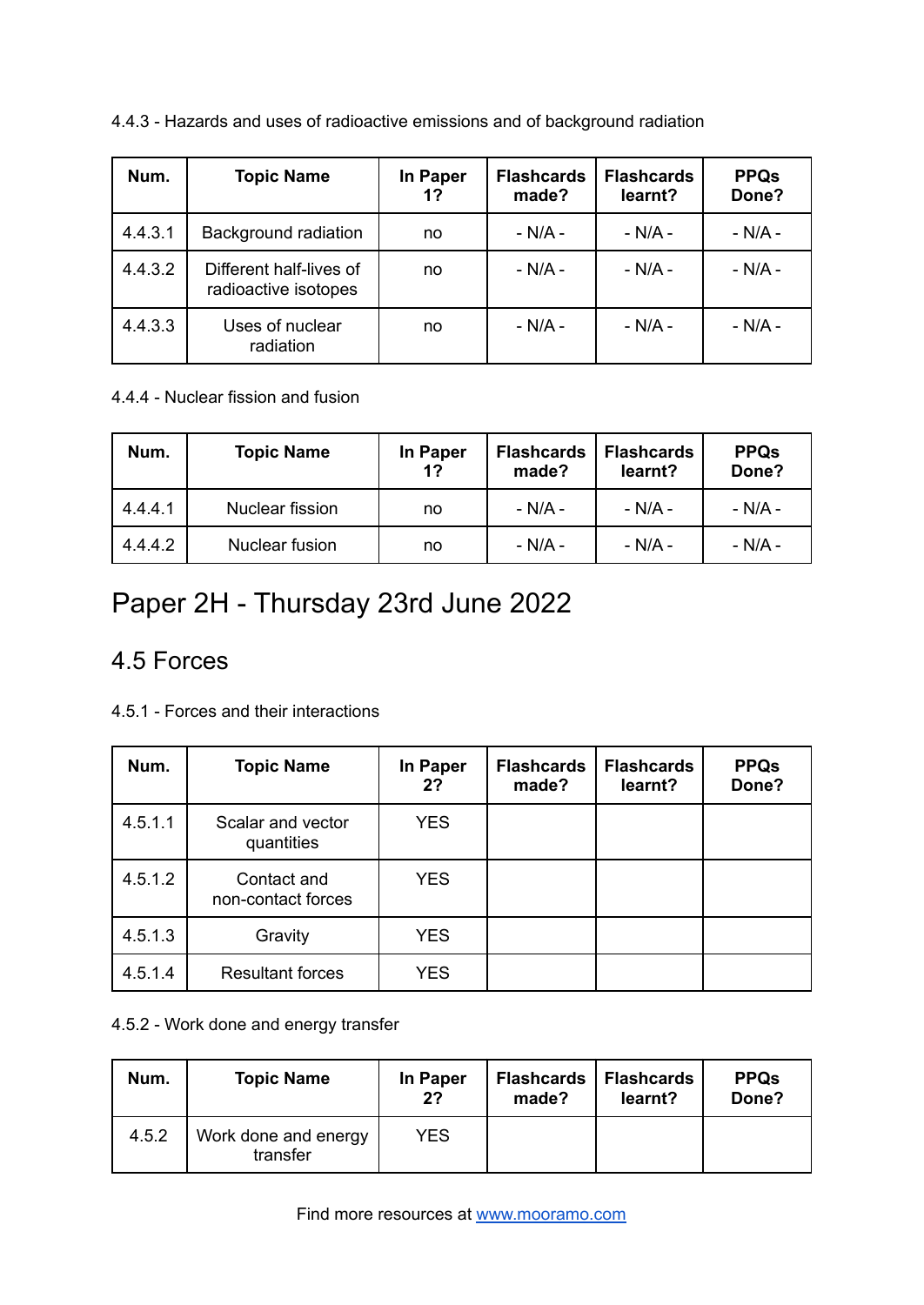#### 4.5.3 - Forces and elasticity

| Num.  | <b>Topic Name</b>     | In Paper<br>2? | <b>Flashcards</b><br>made? | <b>Flashcards</b><br>learnt? | <b>PPQs</b><br>Done? |
|-------|-----------------------|----------------|----------------------------|------------------------------|----------------------|
| 4.5.3 | Forces and elasticity | YES            |                            |                              |                      |

#### 4.5.4 - Moments, levers and gears

| Num.  | <b>Topic Name</b>            | In Paper<br>2 <sup>2</sup> | <b>Flashcards</b><br>made? | <b>Flashcards</b><br>learnt? | <b>PPQs</b><br>Done? |
|-------|------------------------------|----------------------------|----------------------------|------------------------------|----------------------|
| 4.5.4 | Moments, levers and<br>gears | no                         | - N/A -                    | - N/A -                      | - N/A -              |

#### 4.5.5 - Pressure and pressure differences in fluids

| Num.             | <b>Topic Name</b>     | In Paper<br>2? | <b>Flashcards</b><br>made? | <b>Flashcards</b><br>learnt? | <b>PPQs</b><br>Done? |
|------------------|-----------------------|----------------|----------------------------|------------------------------|----------------------|
| $4.5.5.1$ .      | Pressure in a fluid 1 | <b>YES</b>     |                            |                              |                      |
| $4.5.5.1$ .<br>2 | Pressure in a fluid 2 | <b>YES</b>     |                            |                              |                      |
| 4.5.5.2          | Atmospheric pressure  | <b>YES</b>     |                            |                              |                      |

#### 4.5.6 - Forces and motion

| Num.             | <b>Topic Name</b>                 | In Paper<br>2? | <b>Flashcards</b><br>made? | <b>Flashcards</b><br>learnt? | <b>PPQs</b><br>Done? |
|------------------|-----------------------------------|----------------|----------------------------|------------------------------|----------------------|
| $4.5.6.1$ .      | Distance and<br>displacement      | <b>YES</b>     |                            |                              |                      |
| 4.5.6.1.<br>2    | Speed                             | <b>YES</b>     |                            |                              |                      |
| $4.5.6.1$ .<br>3 | Velocity                          | <b>YES</b>     |                            |                              |                      |
| 4.5.6.1.<br>4    | The distance-time<br>relationship | <b>YES</b>     |                            |                              |                      |
| $4.5.6.1$ .<br>5 | Acceleration                      | <b>YES</b>     |                            |                              |                      |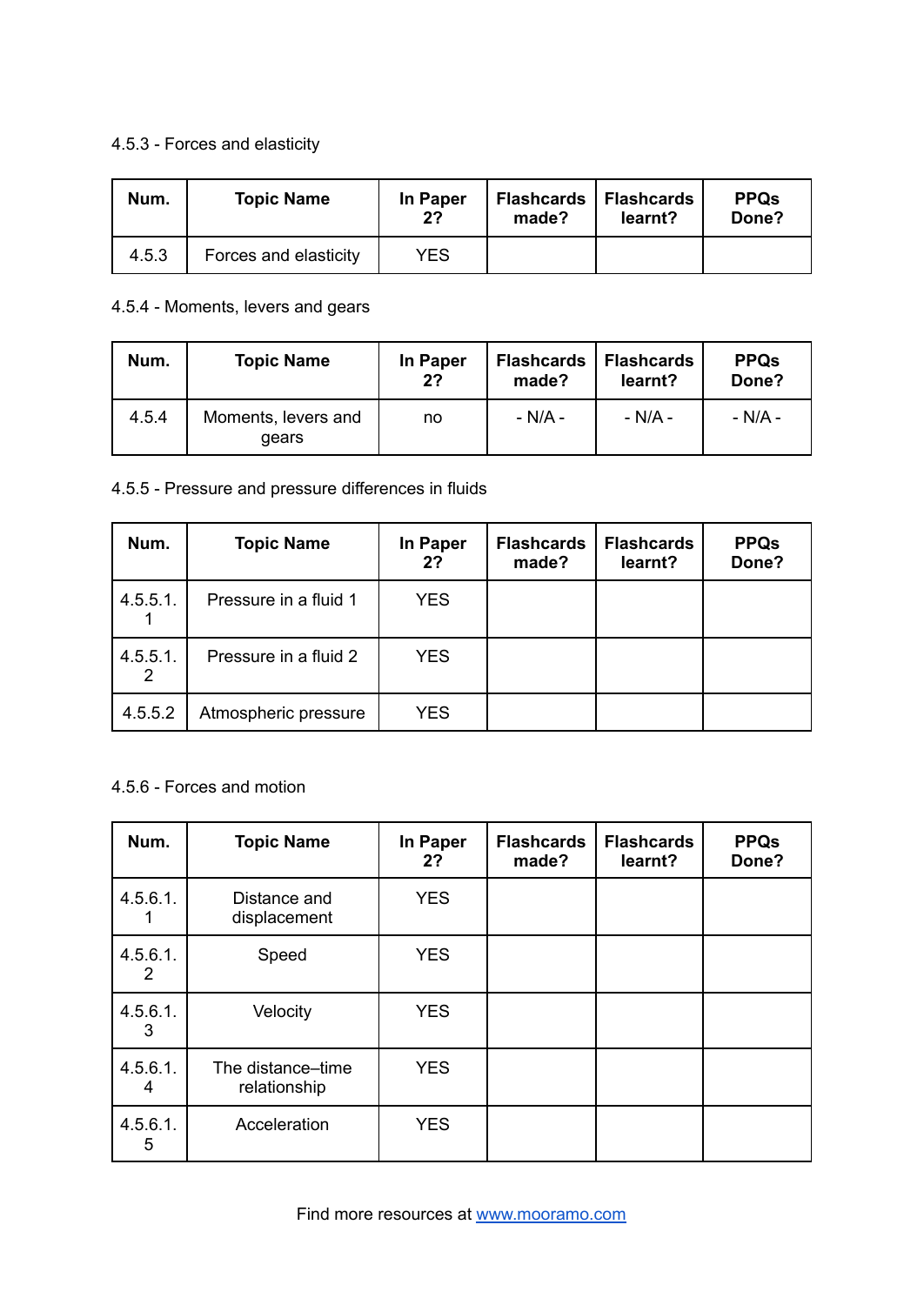| 4.5.6.2.      | <b>Newton's First Law</b>               | Maybe |  |  |
|---------------|-----------------------------------------|-------|--|--|
| 4.5.6.2.<br>2 | Newton's Second Law                     | Maybe |  |  |
| 4.5.6.2.<br>3 | Newton's Third Law                      | Maybe |  |  |
| 4.5.6.3.      | Stopping distance                       | Maybe |  |  |
| 4.5.6.3.<br>2 | <b>Reaction time</b>                    | Maybe |  |  |
| 4.5.6.3.<br>3 | Factors affecting<br>braking distance 1 | Maybe |  |  |
| 4.5.6.3.<br>4 | Factors affecting<br>braking distance 2 | Maybe |  |  |

#### 4.5.7 - Momentum

| Num.    | <b>Topic Name</b>                              | In Paper<br>2? | <b>Flashcards</b><br>made? | <b>Flashcards</b><br>learnt? | <b>PPQs</b><br>Done? |
|---------|------------------------------------------------|----------------|----------------------------|------------------------------|----------------------|
| 4.5.7.1 | Momentum is a<br>property of moving<br>objects | <b>YES</b>     |                            |                              |                      |
| 4.5.7.2 | Conservation of<br>momentum                    | <b>YES</b>     |                            |                              |                      |
| 4.5.7.3 | Changes in momentum                            | <b>YES</b>     |                            |                              |                      |

### 4.6 Waves

4.6.1 - Waves in air, fluids and solids

| Num.    | <b>Topic Name</b>                    | In Paper<br>2? | <b>Flashcards</b><br>made? | <b>Flashcards</b><br>learnt? | <b>PPQs</b><br>Done? |
|---------|--------------------------------------|----------------|----------------------------|------------------------------|----------------------|
| 4.6.1.1 | Transverse and<br>longitudinal waves | <b>YES</b>     |                            |                              |                      |
| 4.6.1.2 | Properties of waves                  | <b>YES</b>     |                            |                              |                      |
| 4.6.1.3 | Reflection of waves                  | <b>YES</b>     |                            |                              |                      |
| 4.6.1.4 | Sound waves                          | <b>YES</b>     |                            |                              |                      |
| 4.6.1.5 | Waves for detection                  | <b>YES</b>     |                            |                              |                      |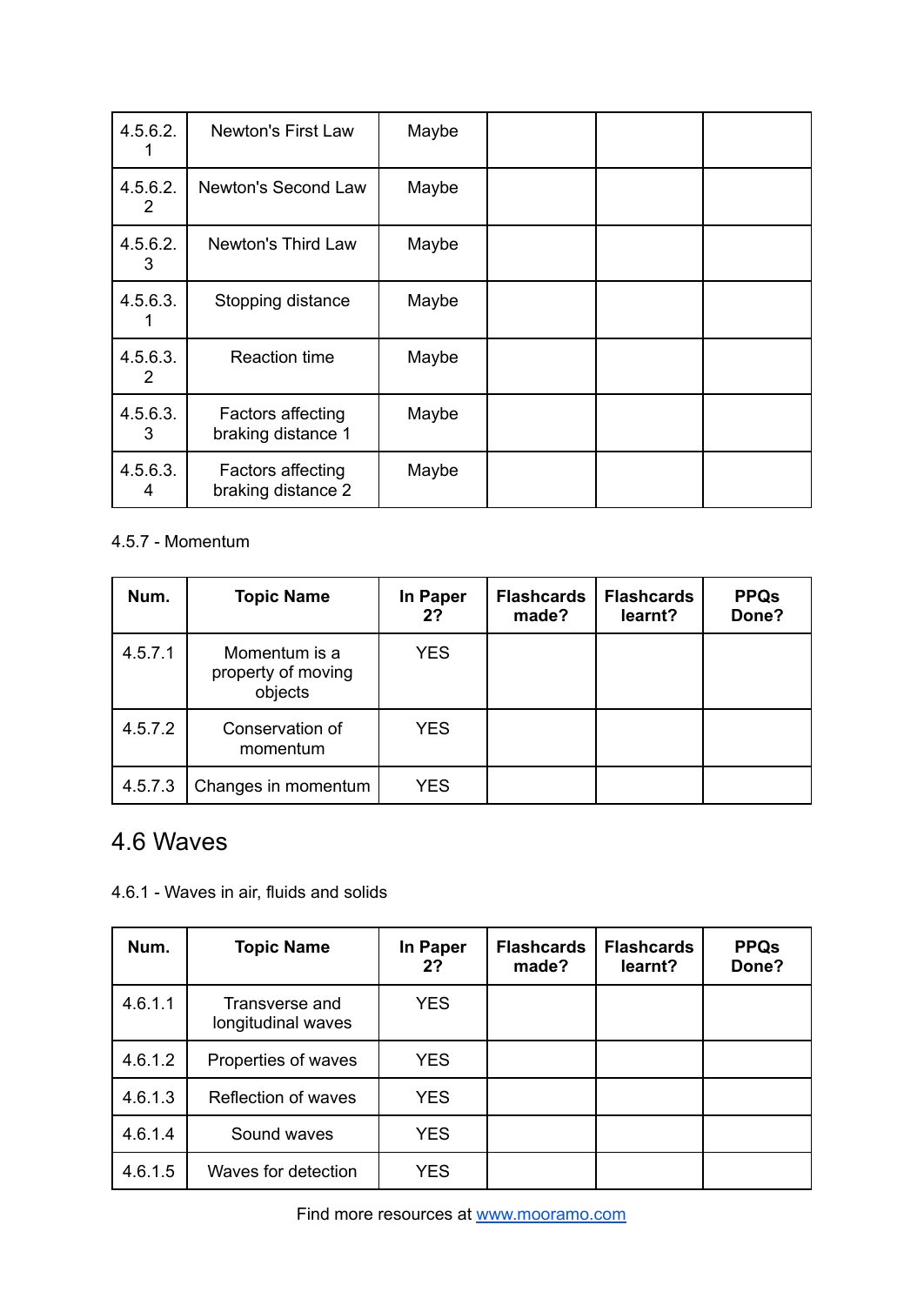#### 4.6.2 - Electromagnetic waves

| Num.    | <b>Topic Name</b>                                    | In Paper<br>2? | <b>Flashcards</b><br>made? | <b>Flashcards</b><br>learnt? | <b>PPQs</b><br>Done? |
|---------|------------------------------------------------------|----------------|----------------------------|------------------------------|----------------------|
| 4.6.2.1 | Types of<br>electromagnetic waves                    | no             | $- N/A -$                  | $- N/A -$                    | $- N/A -$            |
| 4.6.2.2 | Properties of<br>electromagnetic waves               | no             | - N/A -                    | - N/A -                      | - N/A -              |
| 4.6.2.3 | Properties of<br>electromagnetic waves<br>2          | no             | $- N/A -$                  | $- N/A -$                    | $- N/A -$            |
| 4.6.2.4 | Uses and applications<br>of electromagnetic<br>waves | no             | - N/A -                    | $- N/A -$                    | $- N/A -$            |
| 4.6.2.5 | Lenses                                               | no             | $- N/A -$                  | $- N/A -$                    | $- N/A -$            |
| 4.6.2.6 | Visible light                                        | no             | $- N/A -$                  | $- N/A -$                    | $- N/A -$            |

#### 4.6.3 - Black body radiation

| Num.    | <b>Topic Name</b>                                   | In Paper<br>2? | <b>Flashcards</b><br>made? | <b>Flashcards</b><br>learnt? | <b>PPQs</b><br>Done? |
|---------|-----------------------------------------------------|----------------|----------------------------|------------------------------|----------------------|
| 4.6.3.1 | Emission and<br>absorption of infrared<br>radiation | no             | $- N/A -$                  | $-N/A -$                     | - N/A -              |
| 4.6.3.2 | Perfect black bodies<br>and radiation               | no             | $- N/A -$                  | $- N/A -$                    | $- N/A -$            |

# 4.7 Magnetism and electromagnetism

4.7.1 - Permanent and induced magnetism, magnetic forces and fields

| Num.    | <b>Topic Name</b> | In Paper<br>2? | <b>Flashcards</b><br>made? | <b>Flashcards</b><br>learnt? | <b>PPQs</b><br>Done? |
|---------|-------------------|----------------|----------------------------|------------------------------|----------------------|
| 4.7.1.1 | Poles of a magnet | no             | - N/A -                    | - N/A -                      | - N/A -              |
| 4.7.1.2 | Magnetic fields   | no             | - N/A -                    | - N/A -                      | - N/A -              |